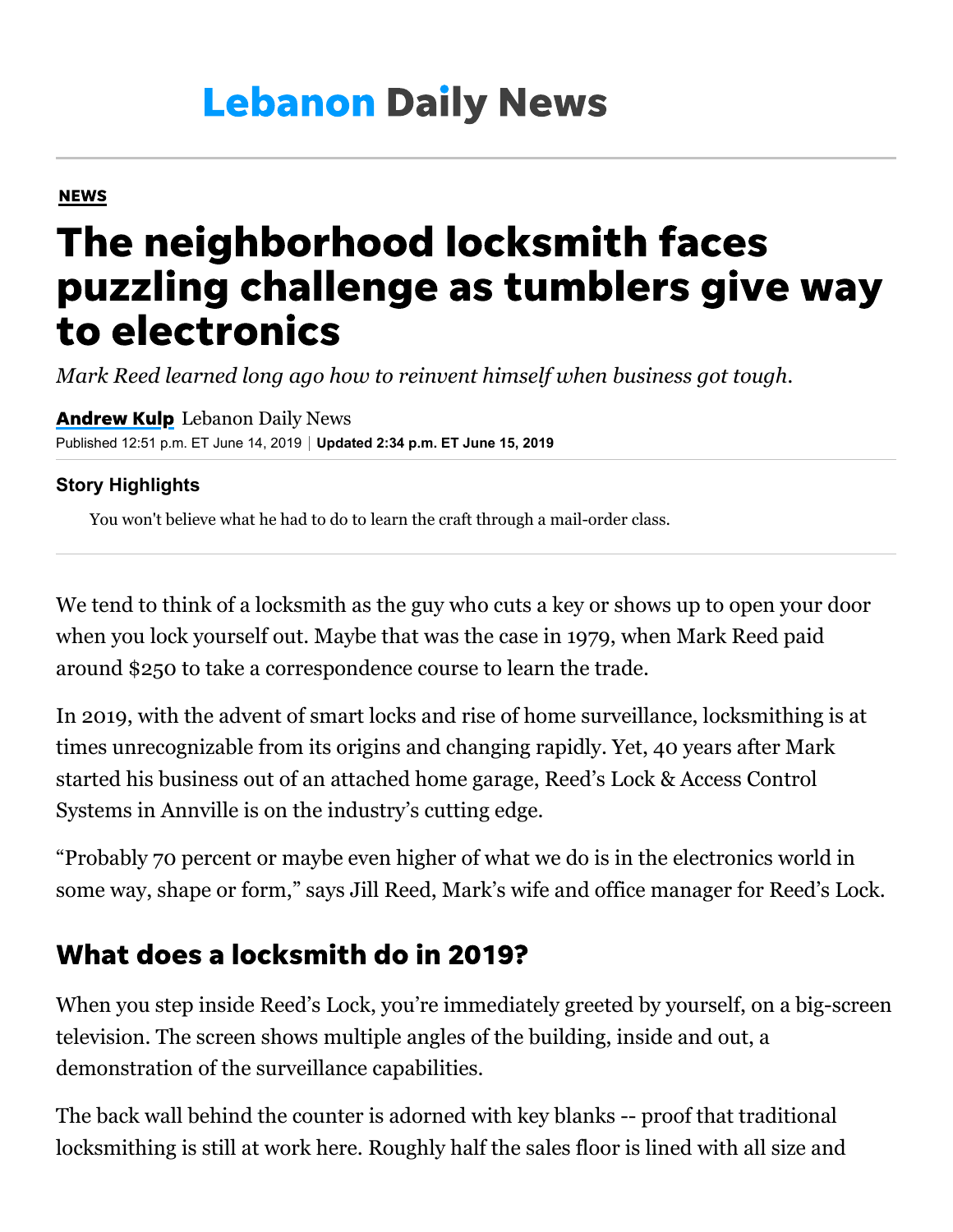manner of safes, or strongboxes, while much of the rest is dedicated to the latest technology in home security.

The job isn't just locks and keys anymore.

"At least once a week someone will come in to have a key made and they'll say, 'Oh, I didn't know you have all these safes,' or, 'You do cameras,' or fill in the blank," Jill said.

"It's very difficult to convey in a brief way what all we do. It's pretty broad spectrum."

There are still traditional locksmiths who work only with old school mechanical locks, and there are companies that are strictly in the electronics side of home security. Reed's Lock married the two to stay ahead of the curve.

#### "We just might starve"

Mark worked for his grandfather's construction company during high school and his early married years to Jill, but the 1970s recession hit builders hard. So, with his career up in the air and a family to feed, he did what many people do and went back to school – in a sense.

There weren't any online universities at the time. Perhaps the closest equivalent was education by mail.

"He actually came home from work one day with the back of a magazine," said Jill. "You could do any number of occupational pursuits (by mail), and it would be 'Learn to be a' whatever.

"It said, 'Learn to be a locksmith.' He said, 'What do you think?' I said, 'We just might starve.' It was a scary venture having two very little children at the time."

Now, a person would likely need to land an apprenticeship or some type of on-the-job training to become a locksmith, maybe have a father or grandfather in the business. Mark's career path is virtually unrepeatable.

"Your first lesson came in an envelope with a cloth bag attached to it, and in the cloth bag was a file, a couple key blanks and step-by-step instructions to produce a key," said Jill. "Send it back, and if you pass that, they send you the next lesson, and it just built on that for the course of maybe a year-and-a-half.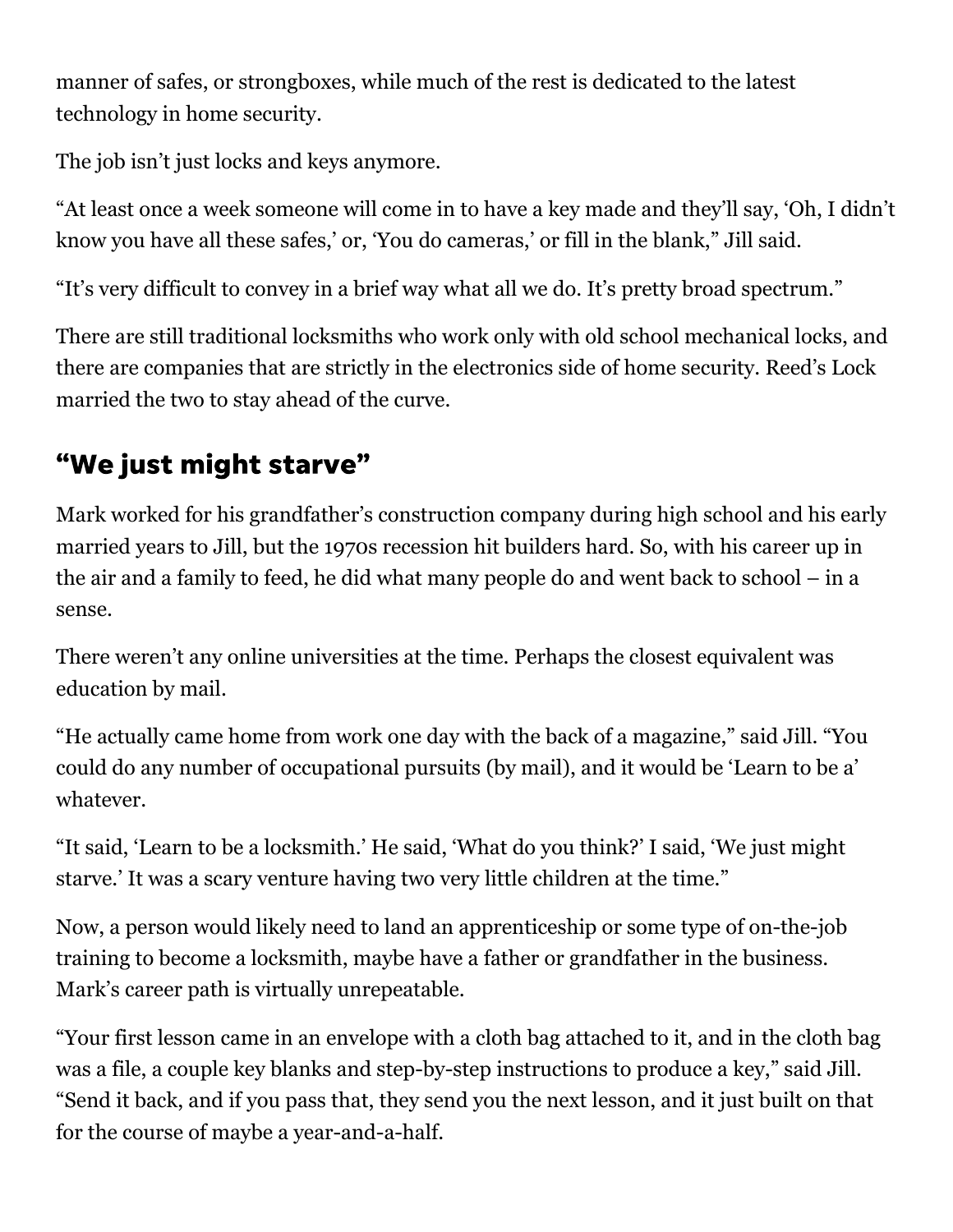"That would be unheard of today."

#### The smart lock revolution

Nobody at the time could've envisioned where the industry was headed, either. Only years later would General Motors release the '85 Corvette, the first automobile with a transponder key, or chip key as people often refer to it. Now, almost every car has wireless entry.

Reed's Lock didn't jump on the bandwagon immediately, but sometime during the '90s, the role technology would play in the business became obvious.

"It's an industry where very, very much if you don't evolve with it, you're going to be in the dust," said Jill. "That's just the reality of it."

Chip keys were merely a gateway into what was to come. The prevalence of alarm systems and camera surveillance followed, and in just the last couple years, the popularity of smart locks for homes has exploded.

Smart locks can take many forms, all of which you've no doubt seen in a TV commercial if not in real life. Some require a numbered code for access. Others can double as a camera. They can work hand in hand with the other technology in your home, from the lights to the thermostat.

"Some of it's the cool factor," said Jill. "Some of it's the trend. Some of it's what all the neighbors have, ergo, 'I need one too.'

"Some rightfully want to make sure they see their kids come home from school when they're at work or need to be able to turn up the thermostat or watch mom or if they have an elderly loved one at home. There's as many reasons as there probably are products on the market."

#### Are smart locks safe?

Exactly how secure all this technology is has become a topic of discussion as these products are rolled out. There's some reason for skepticism, though generally speaking, smart locks can be as much about practicality as security.

"Truthfully, it's hard to beat a decent deadbolt as far as entry into your home," said Jill.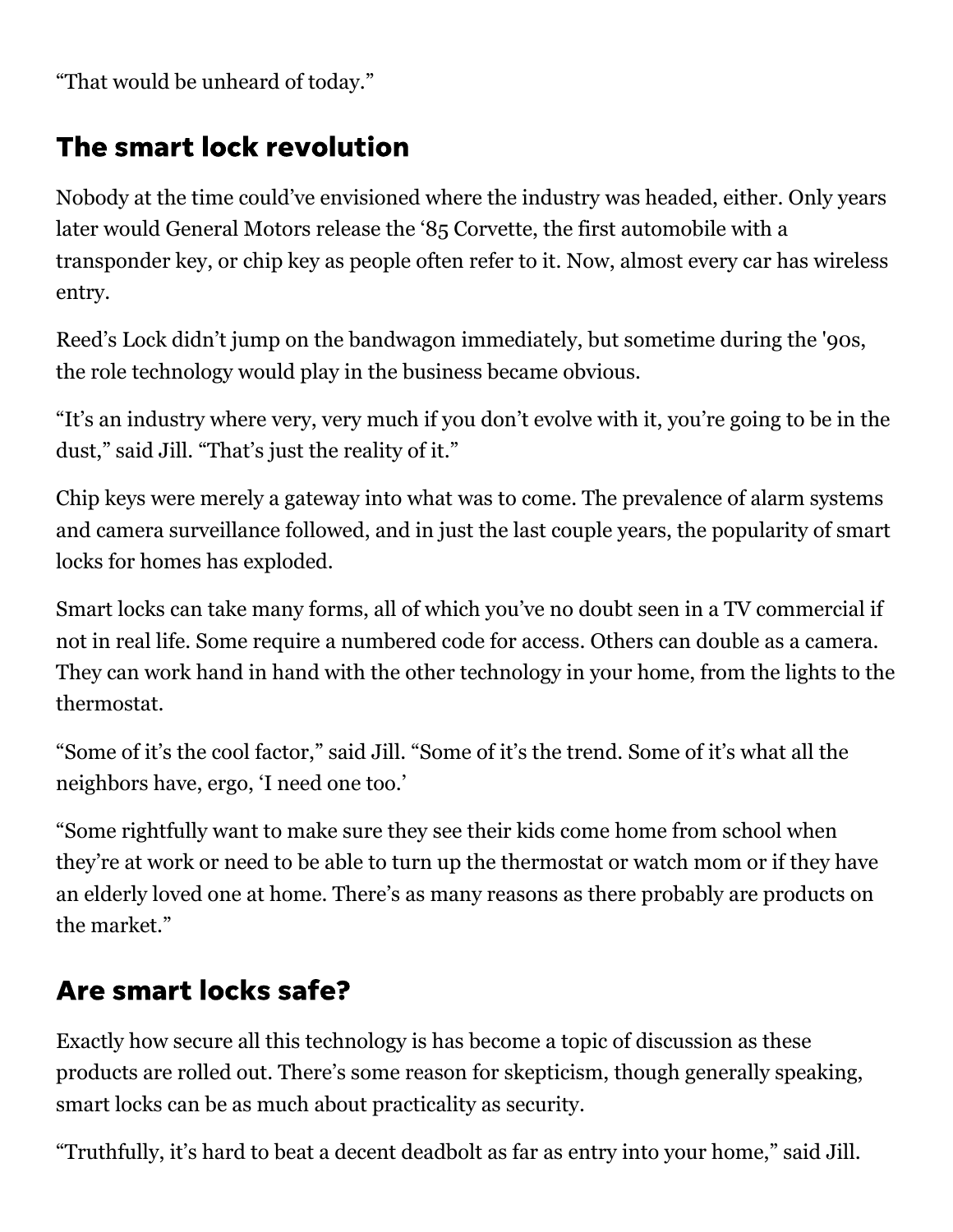"But it is nice for what used to be called latchkey kids or people who want to just close the door, go for a run or bike ride and not have to worry about keys.

"Many things are keyless anymore. From that standpoint, it is a nice feature. Many of them are very secure, but I would not go so far as to say it's the be-all and end-all as far as security is concerned."

For one, a lot more goes into keeping intruders out of your home than a lock.

"You can put a \$1000 lock on a flimsy door and you might as well have thrown your money down the toilet, because it's not only about the lock you put on it," said Jill. "There's a whole lot more than goes into the security of a door than the lock."

Reed's Lock does no-obligation visits to customers' homes – often in the building stage – to assess their security needs. Only then can Mark and his team determine what makes the most sense.

"The pros and cons (of smart locks) sometimes meet somewhere in the middle depending on the need of that person or business and what they want," said Jill. "What you want may not be what I want.

"What features are you looking for? What color do you want it to be? How do you want it to operate? What are your needs?"

### **Reed's Lock expands**

After starting as a side hustle in 1979, Mark went full-time into locksmithing. He and Jill – both Lebanon natives – eventually moved into a bigger house with a detached garage for the business. In the mid-'80s, Jill went full-time with Reed's Lock, too.

One day, Mark was driving one of the signature red Reed's Lock vans back from a job when he saw a building for sale along Route 422. They went to look at 700 E. Main St that same night.

"He said, 'What do you think,'" said Jill. "I said, 'I can't believe you didn't make him an offer already.' We knew."

In 2000, Reed's Lock moved into the former Encore Boutique, a defunct bridal shop. Mark's construction background came in handy, as he and Jill gutted and renovated the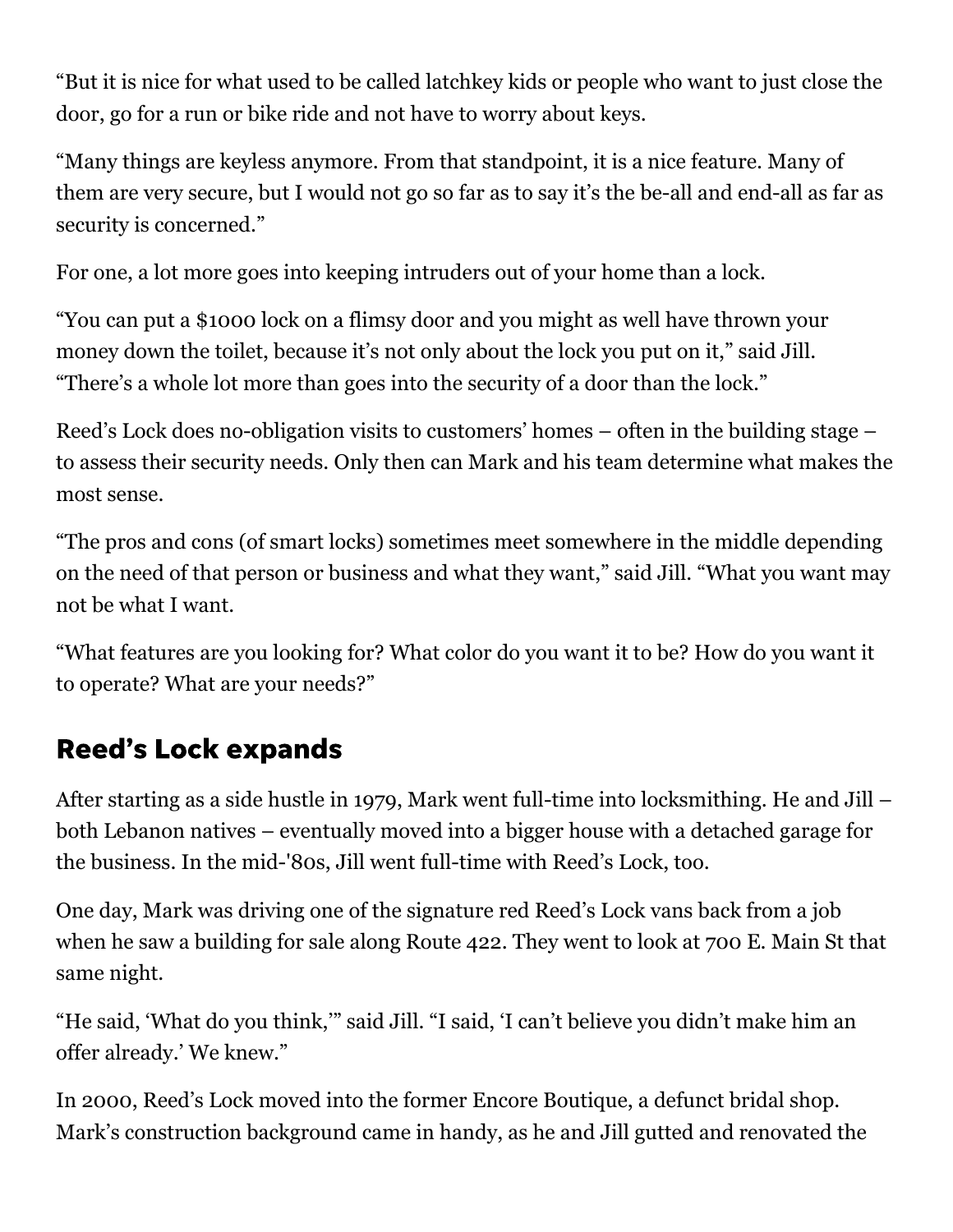building from the ground up.

Expansion didn't stop there. Right around the same time Reed's Lock was celebrating 40 years in business, Mark and Jill acquired another locksmithing business based out of Harrisburg.

"It was not a decision taken lightly, absorbing a whole other customer base and expanding your footprint," said Jill. "It takes time and effort and a few hairs pulled."

Based in tiny Annville, and a part of Lebanon since inception, the footprint for Reed's Lock now extends into the four surrounding counties – Berks, Dauphin, Lancaster and Schuylkill – and beyond. There have been jobs as far west as Erie and as far east as Long Island, New York.

### **What's next for Reed's Lock and locksmithing?**

Currently, there are no signs of slowing down. With an estimated 70 percent of its clientele commercially contracted, and a finger on the pulse of the industry, Reed's Lock is built to lead the way wherever the business is headed.

"Mark's father just retired last year at the age of 80," said Jill. "I have informed him I don't plan to be here until I'm 80.

"The 'R' word gets bandied about from time to time. We don't have any immediate plans. We like what we do. He's worked hard at it, he's good at it. Why retire and do something you don't enjoy as much?"

As for home security, the technological advances are still in their infancy, especially as it pertains to smart locks.

In our more immediate future, video doorbells appear to be the next big thing, but before too long, it might feel a bit like James Bond slinking around when you're simply opening your front door.

"I think it'll be a while until it reaches us, but biometrics will play a more important role," said Jill, referring to technology drive by artificial intelligence, such as facial recognition. "There are already fingerprint safes out there."

At the speed technology moves, all anybody can say for certain is the days where a person